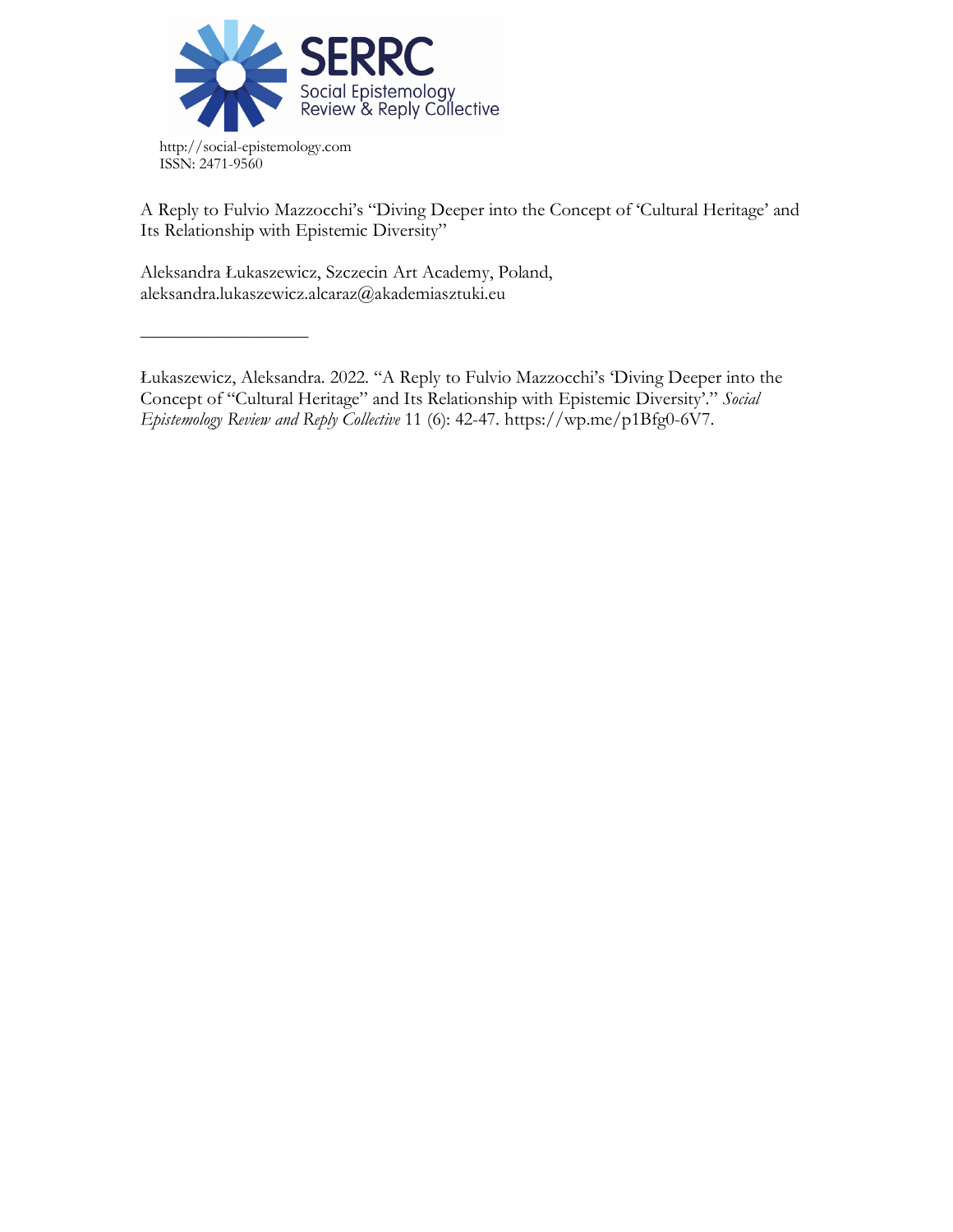

Fulvio Mazzocchi's article "Diving Deeper into the Concept of 'Cultural Heritage' and its Relationship with Epistemic Diversity" (2022) presents a very well-weighted and interesting proposal on cultural heritage. Here, I want to praise the way Mazzocchi approaches tangible and intangible cultural heritage as essentially intertwined, transcending the classical European dualisms of mind and matter, culture and nature.

# **Defining Cultural Heritage**

Initially, Mazzocchi presents a brief history of gradual development in defining cultural heritage—based on documents regarding cultural heritage from UNESCO—starting from the material assets having some specific artistic features or values for the culture of humankind (the Venice Charter 1964, the UNESCO Recommendations of New Delhi 1956), recognizing apart from the cultural heritage also the natural heritage that needs to be protected (World Heritage Convention adopted in 1972 by the General Conference of UNESCO), and acknowledging the existence of intangible heritage apart from the tangible (the Washington Charter from 1987, the Paris Recommendations from 1989, the Burra Charter from 1982, the Krakow Charter from 2000, and Intangible Cultural Heritage Convention, ICHC, adopted by the General Conference of UNESCO in 2003).

According to the ICHC, "intangible heritage encompasses, among others, knowledge systems, arts and crafts, rituals, and social practices, together with tangible items like instruments, objects, and living spaces, which are linked to their accomplishment" (Mazzocchi 2022, 395). In this perspective, Mazzocchi's argument that the cultural diversity of knowledge should be recognized as a value which needs to be protected, because it can serve as an adaptive resource for dealing with reality in the future (without designing yet a specific set of norms and rules that should be followed for the realization of this idea), I consider to be valid.

The aim of my reply to Mazzocchi's article is to:

1. Support his point of view on epistemic diversity, analyzing it on the discursive level in reference to Richard Rorty, and on the metaphysical level in reference to Ludwig Wittgenstein;

2. Pose additional questions on the lack of criteria for recognizing which epistemic systems will help us to deal with the future, and how;

3. Show that this lack of fixed criteria is a condition shared to a certain extent also with other newly acknowledged fields of cultural heritage, for example virtual artworks—pointing at the fixation on materiality of cultural heritage in the Eurocentric perspective (which is slowly eroding, to humanity's common good.)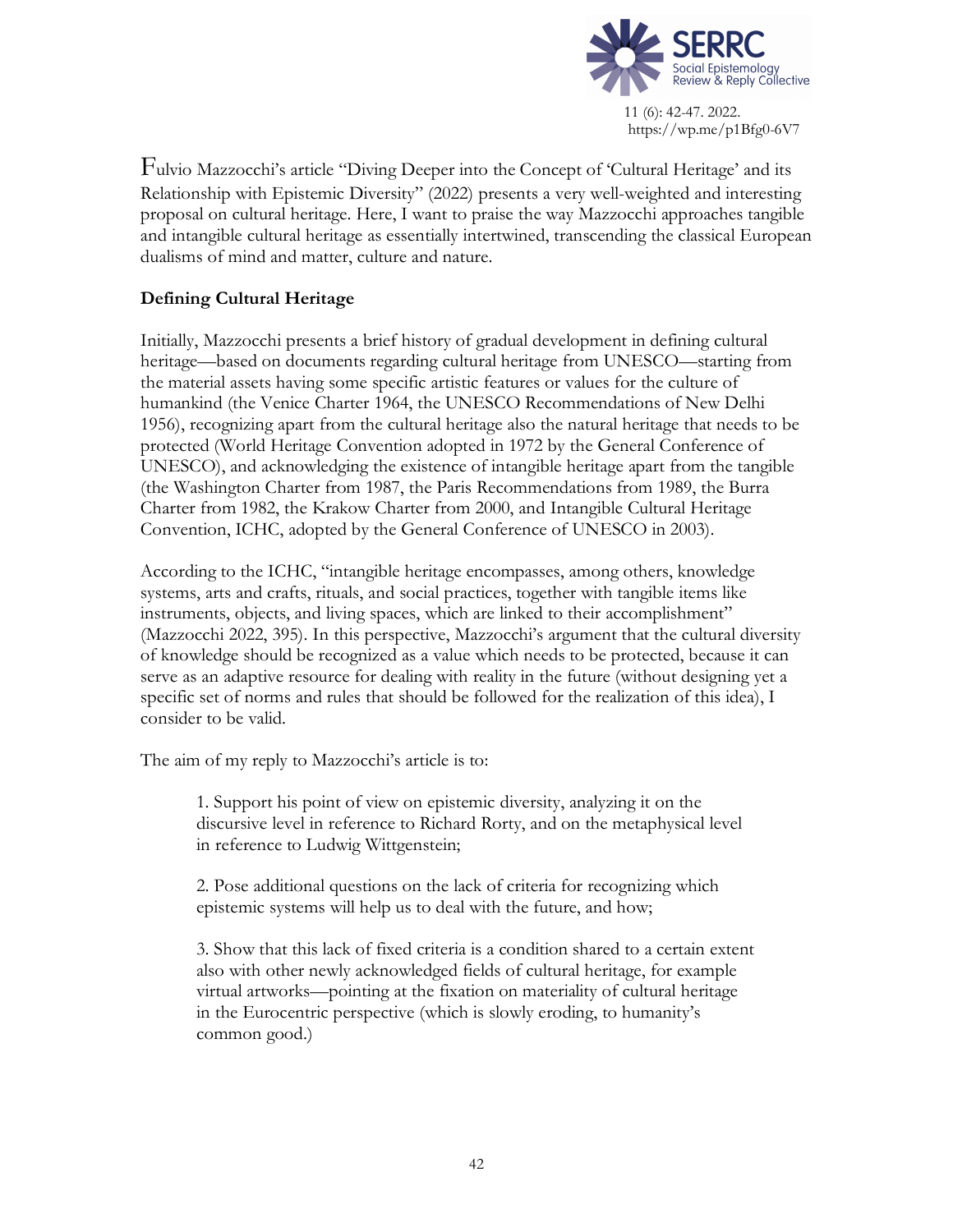### **1. Development of Understanding of Cultural Heritage—From Pure Materiality to Embodied Epistemic Systems**

The very first definitions of cultural heritage included in the Venice Charter (1964, Introduction) followed UNESCO Recommendations of New Delhi from 1956 and 1962, focusing on historic and artistic characteristics of material heritage, and on natural settings and man-made environments having cultural or aesthetic meaning. After the recognition of the existence of both cultural heritage as well as natural, an emphasis on the necessity of preservations of natural settings developed. The Convention Concerning the Protection of World, Cultural, and Natural Heritage (adopted in 1972 by the General Conference of UNESCO) merged the necessity to preserve both cultural and natural assets for future generations, approaching natural heritage as encompassing:

… [N]atural features (i.e., physical and biological formations), geological and physiographical formations, as well as areas representing the habitat of threatened species, together with natural sites, all of which are also of outstanding universal value from an aesthetic, scientific, or conservational point of view (Mazzocchi 2022, 394).

This undoubtedly commendable development in defining the idea of heritage inspired positive critique of being Eurocentric, focused on materiality and judgements of professional experts, which stimulated its further development. Such can be seen in the Washington Charter (1987) and the Paris Recommendations (1989) which took aboard both tangible and intangible assets, declaring the necessity to consider and safeguard both. Next, a very important step was the adoption of the Convention for the Safeguarding of Intangible Cultural Heritage (Intangible Heritage Convention, ICHC) by the General Conference of UNESCO in 2003, stating that indigenous communities should be involved in the process of preserving their intangible cultural heritage, and that it is important to keep vitality in these cultural systems and not approach them as fossils, but as submerged in a process of constant transformation and dissolution (Łukaszewicz Alcaraz; Głowaczewski 1999, 3-9).

The development of reflection on cultural heritage shows that "heritage is embodied in people, and its creation and maintenance depend on the social structure" (Mazzocchi 2022, 395), which allows one to trace visible tensions between what is local and global, without reduction of one to the other. This also allows Mazzocchi to focus more on the plurality of knowledge systems, constituting part of the definition of intangible heritage.

### **2. Epistemic Diversity in Light of Richard Rorty's Ideas of Contingency and Irony, and Ludwig Wittgenstein's Definitions of Language**

The acceptance of epistemic pluralism is necessarily anti-Eurocentric, or even anti-Anthropocentric, recognizing the possibility of various knowledge arrangements and their relations to the reality of specific settings and communities. It is very well and wisely said by Mazzocchi that there are many knowledge pathways developed somewhat independently and not reducible to one another, or put normatively: "there are different ways of being epistemically successful" (402), or there are "plurality of ways of knowing (e.g., knowledge pluralism) that are expressions of different yet still existing and vital socio-cultural niches" (401). Cultural diversity then involves genuine epistemic diversity that should be protected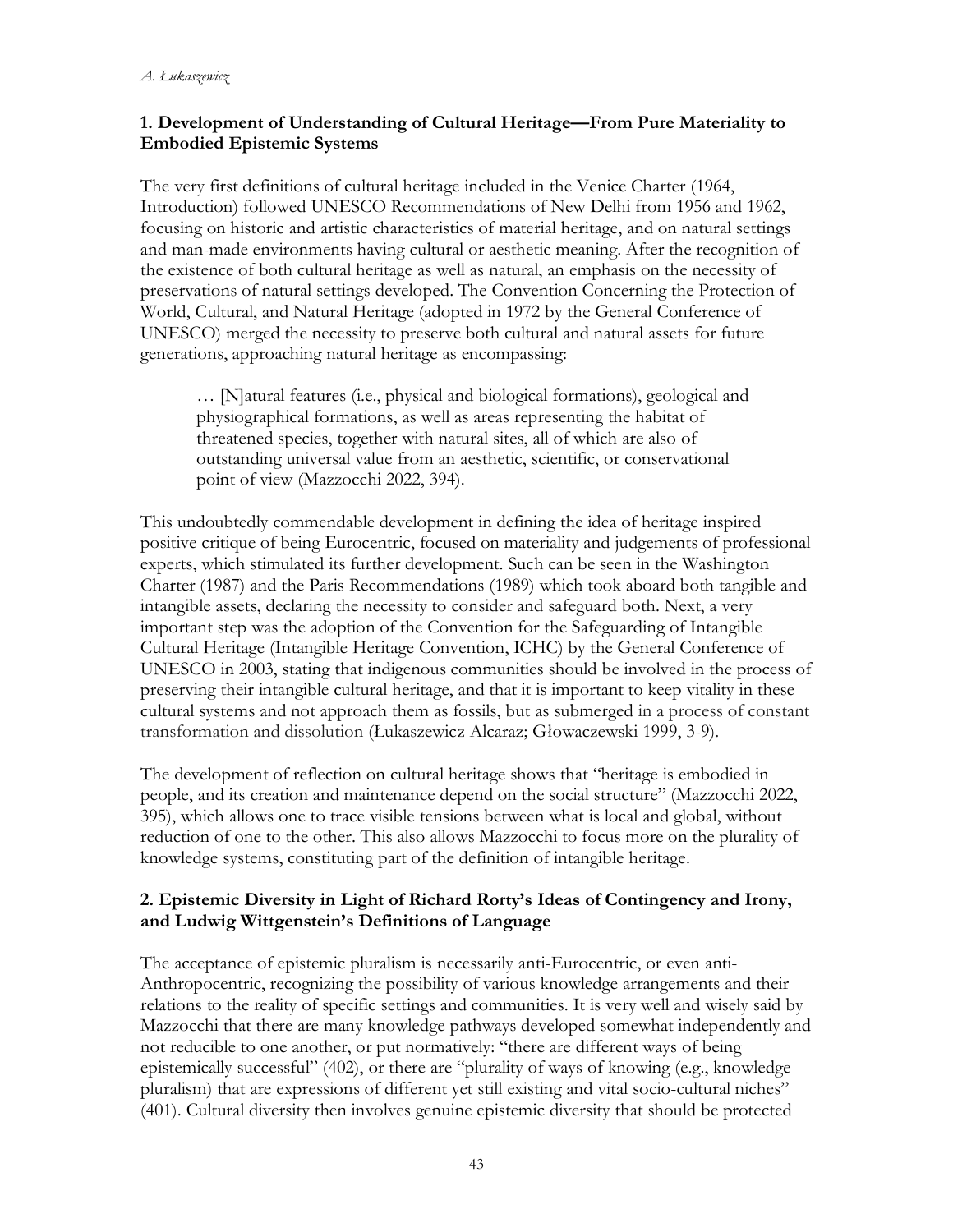

for human common good, although there exists no singular valid criteria for epistemic success, nor only one correct way of rationalizing the world.

Acceptance of such epistemic plurality requires a relativist point of view on systems of knowledge embedded in various cultural, historical, and environmental contexts. This must be possible to self-relate in argumentation, and Mazzocchi's perspective passes this test—it presents itself as the perspective and not the fully objective part of the truth. As a theorist he suspends his own culturally-shaped beliefs and takes them "ironically" as Richard Rorty would say it: that is, not resigning from one's own beliefs, but not trying either to enforce them on others by treating them as universal and absolute truth.

Knowledge systems as argued by Mazzocchi are analogous to a deep extent to the discourses and vocabularies as described by Richard Rorty. In *Contingency, Irony, and Solidarity*, Rorty writes that "what matters in the end are changes in the vocabulary rather than changes in belief, changes in truth-value candidates rather than assignments of truth-value" (47-48) that should be approached as coherent worldviews and ways of expressing them, helping us to operate in the world. The developments of science and philosophy are, from Rorty's perspective, innovations in our descriptive capabilities, in what we can say and think, but not the constant discovery of the objective truth. This is similarly taken up by Mazzocchi, who argues further that certain knowledge arrangements and/or systems of beliefs are culturally valuable, historically meaningful, embodied in contemporary communities, and that they should be valued both intrinsically for themselves and for their value emerging from contribution to cultural diversity. This value he calls "epistemic diversity" can be seen as an emergent feature, ensuring "a greater adaptive ability to the entire humankind" (401).

The descriptive thesis of knowledge pluralism is that there is a link between cultural diversity and the multiplicity of knowledge pathways, that epistemic diversity can be taken up in two ways, either:

1) Weak, there are many knowledge pathways developed somewhat independently and not reducible to one another; or

2) Normative, "there are different ways of being epistemically successful" (402). They form together a kind of "a polycentric space, (i.e., an archipelago made of multiple epistemic islands … [with] multiple epistemic traditions, which all are legitimate and credible in their own right" (402) and should be protected for the common good according to Mazzocchi.

A knowledge system in this light is not just representing the outer world, but is an interpretable system of dealing with it. Unlike Wittgenstein's *Tractatus Logico-Philosophicus*, where each word, phrase, or sentence is representing something (Wittgenstein 1960), it is rather more similar to the consideration developed in *Philosophical Investigations* (Wittgenstein 1953), where each word, phrase, or sentence is treated as a tool for doing something, for exerting some action onto the world and others in a kind of a language game embedded in social and environmental relations. Mazzocchi is in a way moving the reflection on another meta level, where systems of knowledge are treated as tools for achieving something, and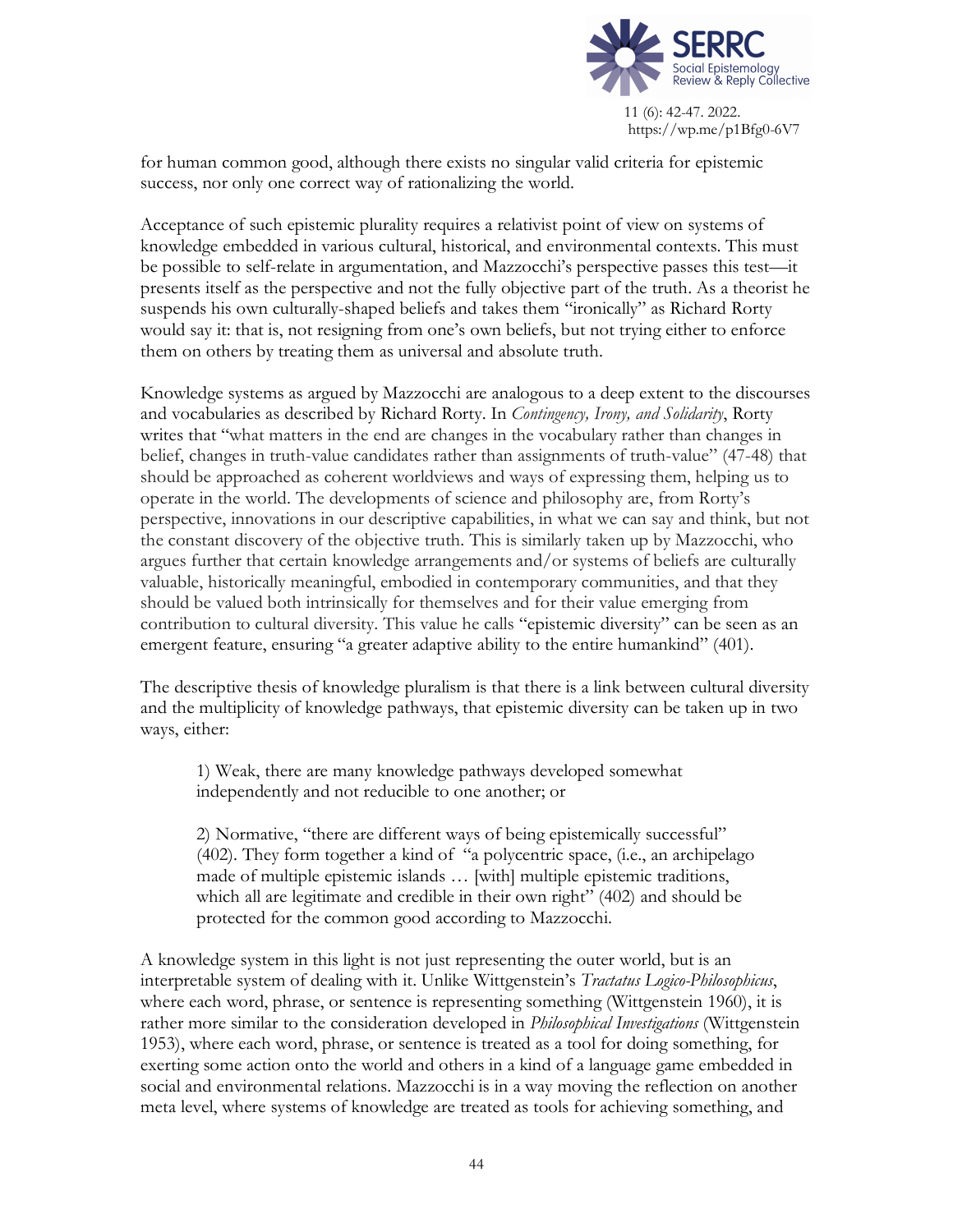#### *A. Łukaszewicz*

can be perceived also in combination as "an archipelago made of multiple epistemic islands" to be protected. The whole system of knowledge then can be perceived to a certain extent as a toolbox for dealing with something—for example, with natural surroundings, ancestors, or technological functionality, depending on how we set our objectives.

## **3. The Lack of Criteria for Recognizing which Epistemic Systems Help Us Deal with the Future**

The main point of the article by Mazzocchi is that we should preserve cultural diversity also in the field of knowledge: that is, we should not just mind existence but also preserve epistemic pluralism and diversity, because it assures more adaptive forces for the future (in which we do not know what awaits us.) Feeling that the world of our beliefs is shaking in its foundations. Mazzocchi engages himself theoretically with the past in light of the future. Of course, neither Mazzocchi nor anybody else can tell yet which knowledge pathways can serve us better in the future, because nobody knows what exactly is awaiting us. However, plurality, diversity, and interconnectedness of knowledge may help us deal with problems emerging along the way as we move forward.

For these problems, there is the need to support epistemic diversity in various knowledge paths including beliefs, approaches, and practices to assure the needed epistemic resources for dealing with an unpredictable future. This shows off Mazzocchi's deep openness to the Other, holding a different system of beliefs and distance from his own position, but it does not offer any kind of criteria that might be useful in thinking about the future and how to adjust to it on the epistemic level. This situation we can acknowledge positively, stating that there cannot be these kinds of (fixed) categories, and we should instead rely on the dynamics of life and evolution not to impose solutions but to support potentiality as a resource for adaptation to changing circumstances; and negatively, calling for more formal arrangements of the forms of protecting epistemic diversity, for example by UNESCO conventions.

Of course, mindful life and evolution are not perceived just on the biological level, because evolution encompasses what is natural and what is cultural as two moments of the same process (biology is culturally informed, culture is embodied, and human persons are biological and cultural simultaneously). Culture also includes what is technological, complicating the differentiation of tangible and intangible heritage (to which issue I come back in the last paragraph of my response), allowing for further questions that may be posed to Mazzocchi's view on epistemic diversity and the need of its preservation. The questions are on the status of the knowledge generated by means of operation of NLP algorithmic technologies, and within that the GPT3 language model (Maciąg 2022).

The GPT3 language model allows for generating texts, as answers to general questions, briefings of the texts presented, drawing conclusions on the basis of provided data, etc. reaching substantive level of human texts or even exceeding it. Therefore, it is reasonable to ask about the status of knowledge produced in this way: can epistemic agents such as the GPT3 language model construe an epistemic system as such, or are they only adding portions of knowledge to the human type of knowledge? Who owns this new knowledge being produced? Should this new knowledge belong to the common heritage of humanity or of transhumanity, of some community of algorithms? And should it be protected? The kind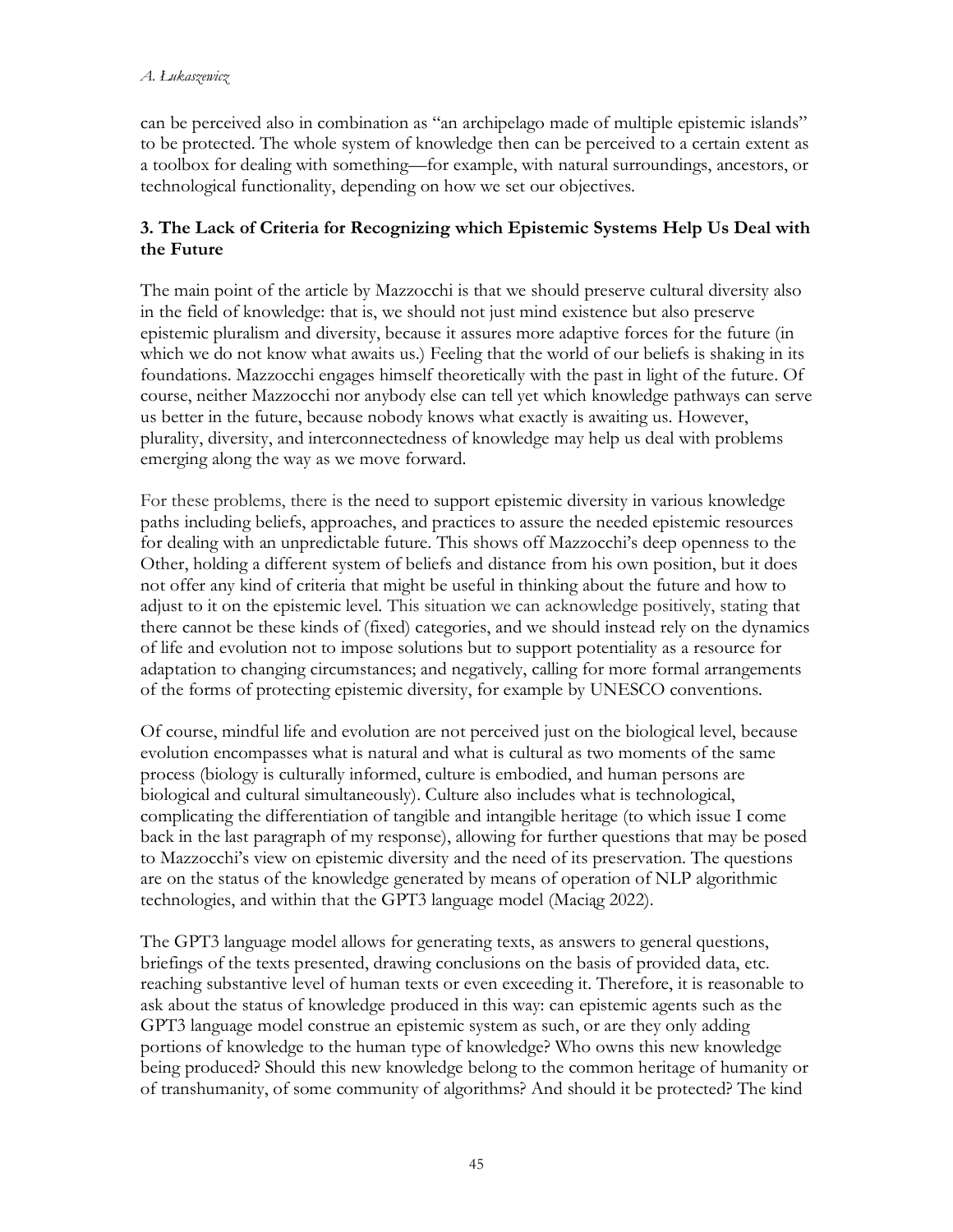

of framework Mazzocchi is proposing is not giving us tools for responding to these questions, though it allows us to ask them justifiably.

With technological aspects of contemporary cultural reality there appears one more set of problems. One of them results from transcending the differentiation on tangible and intangible cultural heritage by virtual artworks—both digitized objects, secondarily uploaded to the digital space, and digital-born three-dimensional objects created by artists and meaningfully existing in some virtual space like Museum of Other Realities, described as an immersive multiplayer art showcase in VR. <sup>1</sup> The artworks one perceives while walking through the Museum of Other Realities, which are accessible from any place in the world by VR headset and a free online application, are immersive. The perceiver may walk around the artworks, get closer to and farther from them, go inside them, change their shape, and activate sounds with hand movements, sensing them in a certain respect. These artworks are neither material nor immaterial. They are materially different from physical objects in everyday life, being elaborated through a matter of digital rather than physical characteristics. It is reasonable to say then that though they are material in some sense, they should belong to intangible cultural heritage. However, their intangibility is only a relative category, because when they are considered from within the physical space they can be treated as intangible yet considering from within the virtual space, they are tangible and can be touched or moved in this space.

However, putting aside the sensible mode of existence and of experiencing virtual artworks, it is important to stress that physical intangibility of virtual artworks goes hand in hand with the fact that they do not occupy a specific physical space that may be claimed as belonging to a certain national group (von Schorlemer 2020, 43). This is the difficulty of recognizing their affiliation to some country, which UNESCO recognizes as one of the challenges faced by digital cultural heritage (UNESCO 2015). Nevertheless, UNESCO in the Charter on the Preservation of Digital Heritage, already recognized the need to protect digital cultural heritage that consists of "unique resources of human knowledge and expression" such as "cultural, educational, scientific and administrative resources, as well as technical, legal, medical and other kinds of information", provided that these resources were created digitally or converted into digital format from existing analogue resources" (Art. 1 2009). These resources are considered of enduring value and importance to humanity, though there are various problems related to the specific requirements for preservation of this kind of cultural heritage.

Cultural heritage, at the end of the day, is the cultural heritage of humanity as such, and if there is a need to redefine traditional concepts of materiality, community, property, and others, in order to get a grasp on this expansively growing kind of cultural heritage, this is what should be done. Nevertheless, there are also other questions that appear along the way and I shall pose just one more of them. If in the process of creation of virtual artworks there are involved apart from humans also another agents, like algorithms, or robots, should these artworks pertain to cultural heritage of humanity or of transhumanity—that is, persons

 <sup>1</sup> https://www.museumor.com.